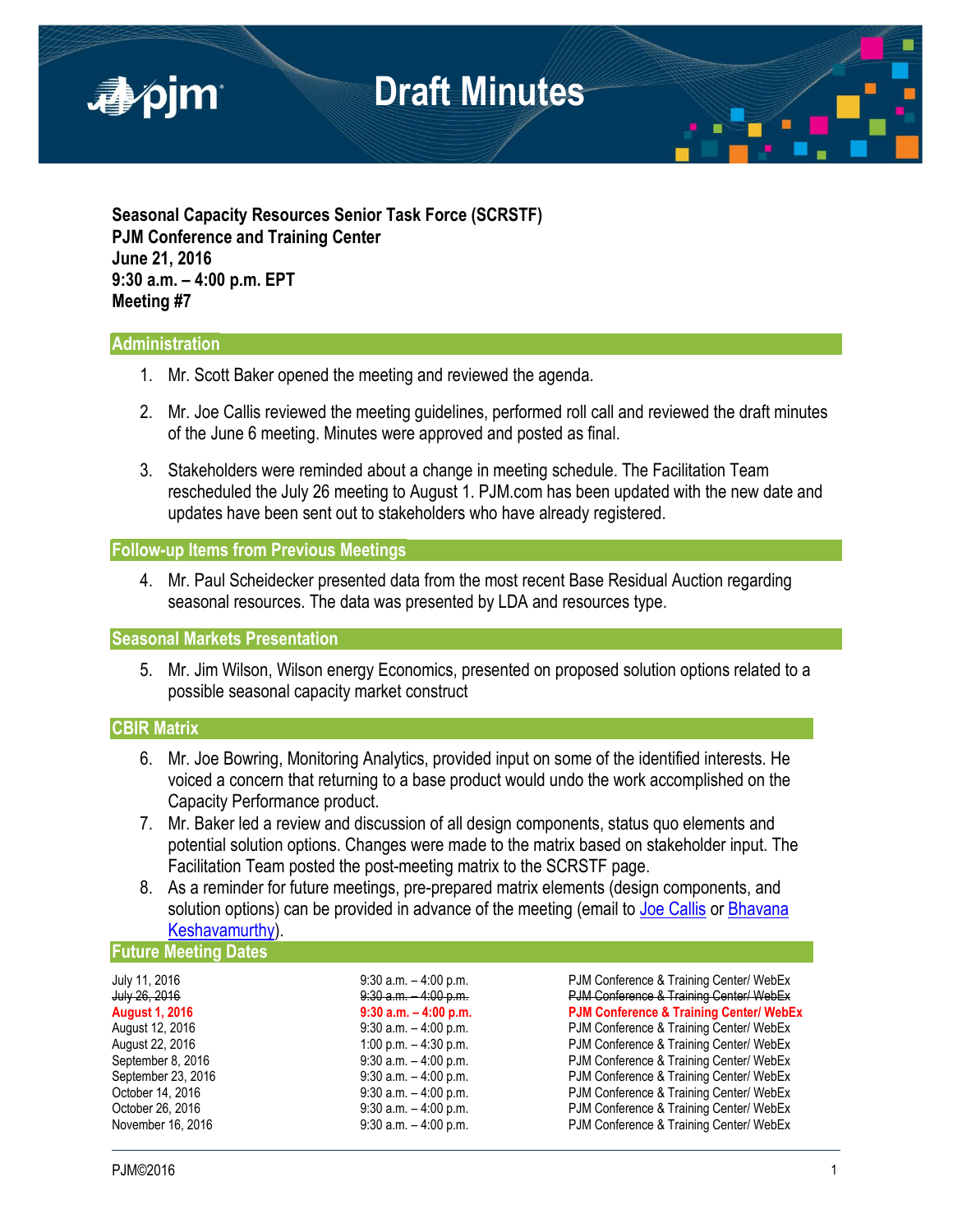

# **Draft Minutes**

November 29, 2016 <br>
9:30 a.m. – 4:00 p.m. PJM Conference & Training Center/ WebEx<br>
9:30 a.m. – 4:00 p.m. PJM Conference & Training Center/ WebEx PJM Conference & Training Center/ WebEx

Author: J. Callis

# **In Attendance (In Person)**

| <b>Last Name</b> | <b>First Name</b> | Company                                   | Sector                    |
|------------------|-------------------|-------------------------------------------|---------------------------|
| Anders           | David             | PJM Interconnection, LLC                  | Not Applicable            |
| <b>Baker</b>     | Scott             | PJM Interconnection, LLC                  | Not Applicable            |
| <b>Barker</b>    | Jason             | Exelon Business Services Company, LLC     | <b>Transmission Owner</b> |
| <b>Bastian</b>   | Jeff              | PJM Interconnection, LLC                  | Not Applicable            |
| Bhavaraju        | Murty             | PJM Interconnection, LLC                  | Not Applicable            |
| Bloom            | David             | <b>Baltimore Gas and Electric Company</b> | Not Applicable            |
| <b>Bowring</b>   | Joe               | Monitoring Analytics, LLC                 | Not Applicable            |
| Callis           | Joe               | PJM Interconnection, LLC                  | Not Applicable            |
| Campbell         | <b>Bruce</b>      | <b>Cpower Energy Management</b>           | Other Supplier            |
| Covino           | Susan             | PJM Interconnection, LLC                  | Not Applicable            |
| Esposito         | Pati              | TransCanada Power Marketing Ltd.          | Other Supplier            |
| Falin            | Tom               | PJM Interconnection, LLC                  | Not Applicable            |
| Foladare         | Kenneth           | <b>IMG Midstream LLC</b>                  | <b>Generation Owner</b>   |
| Ford             | Adrien            | PJM Interconnection, LLC                  | Not Applicable            |
| Greening         | Michele           | Talen Energy Marketing, LLC               | <b>Generation Owner</b>   |
| Griffiths        | Dan               | <b>Consumer Advocates of PJM States</b>   | Not Applicable            |
| Guerry           | Katie             | EnerNOC, Inc.                             | Other Supplier            |
| Hagaman          | Derek             | <b>GT Power Group</b>                     | Not Applicable            |
| Johnson          | Carl              | Customized Energy Solutions, Ltd.*        | Not Applicable            |
| Kauffman         | <b>Brian</b>      | <b>NRG Curtailment Solutions</b>          | Other Supplier            |
| Keech            | Adam              | PJM Interconnection, LLC                  | Not Applicable            |
| Loomis           | Hal               | PJM Interconnection, LLC                  | Not Applicable            |
| Maxwell          | Melissa           | PJM Interconnection, LLC                  | Not Applicable            |
| Million          | Mark              | PJM Interconnection, LLC                  | Not Applicable            |
| O'Connell        | Robert            | Main Line Electricity Market Consultants  | Not Applicable            |
| Pratzon          | David             | <b>GT Power Group</b>                     | Not Applicable            |
| Rocha-Garrido    | Patricio          | PJM Interconnection, LLC                  | Not Applicable            |
| Stewart          | <b>Travis</b>     | <b>Gable and Associates</b>               | Not Applicable            |
| Tribulski        | Jennifer          | PJM Interconnection, LLC                  | Not Applicable            |
| Whitehead        | Jeffrey           | Direct Energy Business Marketing, LLC     | Other Supplier            |
| Wilson           | James             | <b>Wilson Energy Economics</b>            | Not Applicable            |
| Yannarell        | Dave              | Talen Energy Marketing, LLC               | <b>Generation Owner</b>   |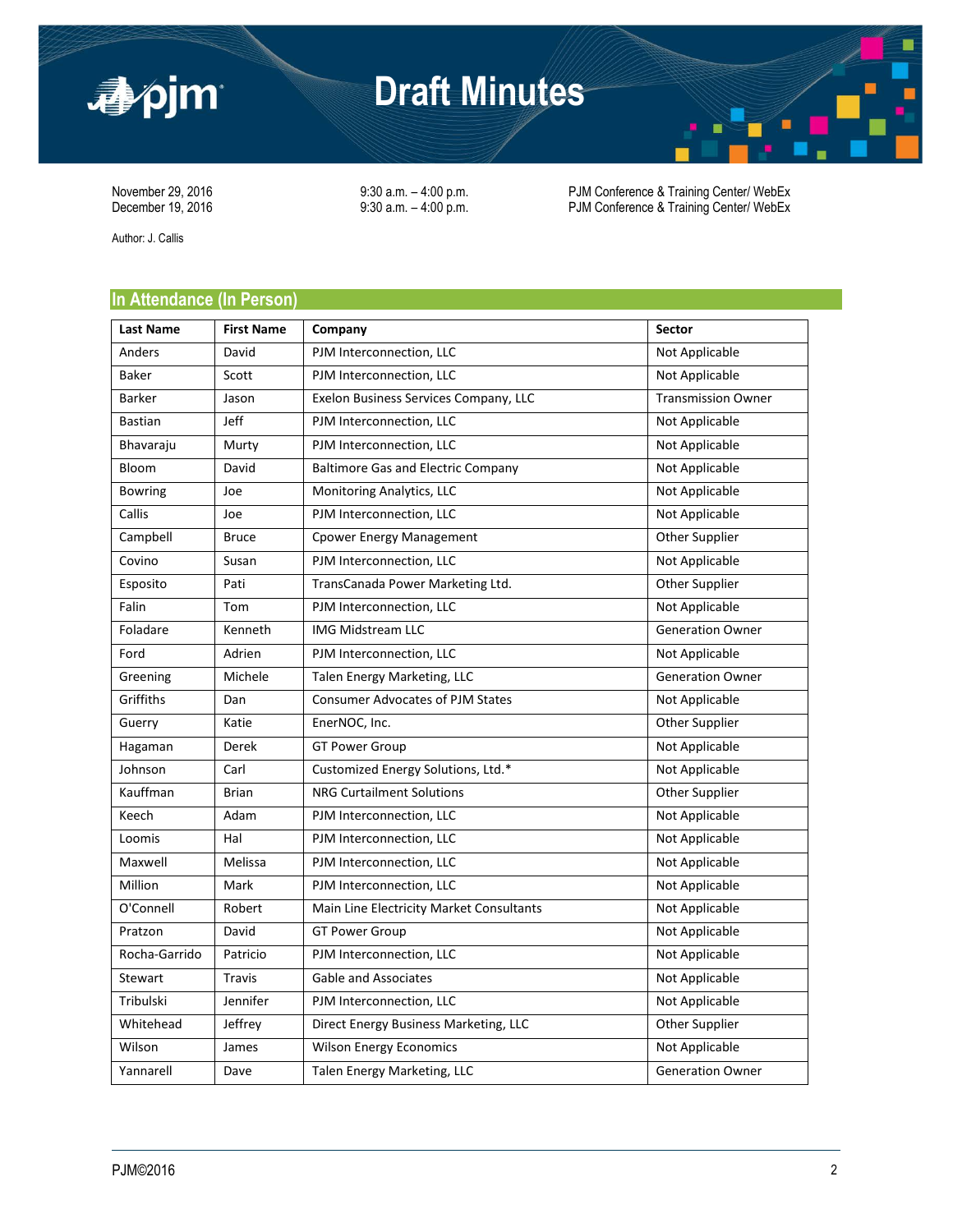

# **Draft Minutes**



| <b>Last Name</b>          | <b>First Name</b> | Company                                        | Sector                      |
|---------------------------|-------------------|------------------------------------------------|-----------------------------|
| Ainspan                   | Malcolm           | Energy Curtailment Specialists, Inc.           | Other Supplier              |
| <b>Beattie</b>            | Jeff              | <b>Consumers Energy Company</b>                | Other Supplier              |
| Berner                    | Aaron             | PJM Interconnection, LLC                       | Not Applicable              |
| Borgatti                  | Michael           | <b>Gabel and Associates</b>                    | Not Applicable              |
| <b>Brodbeck</b>           | John              | EDP Renewables North America, LLC              | Other Supplier              |
| Brown                     | Rich              | PJM Interconnection, LLC                       | Not Applicable              |
| Canter                    | David             | Appalachian Power Company                      | <b>Transmission Owner</b>   |
| Chen                      | Jennifer          | Natural Resources Defense Council              | Not Applicable              |
| Chocarro<br>Aguirrebengoa | Iker              | E.ON Climate & Renewables North America, Inc.  | <b>Generation Owner</b>     |
| Collins                   | Leonard           | State of Delaware                              | Not Applicable              |
| Creem                     | Elliot            | Comverge Inc.                                  | Not Applicable              |
| D'Alessandris             | Lou               | FirstEnergy Solutions Corp.                    | <b>Transmission Owner</b>   |
| Dean                      | Kevin             | McNees Wallace & Nurick LLC                    | Not Applicable              |
| <b>DeNavas</b>            | Joseph            | Potomac Electric Power Company                 | <b>Electric Distributor</b> |
| Dickson                   | Douglas           | New Jersey Board of Public Utilities           | Not Applicable              |
| Domian                    | Christin          | Mitsubishi Electric Power Products Inc.        | Not Applicable              |
| Dugan                     | Chuck             | East Kentucky Power Cooperative, Inc.          | <b>Transmission Owner</b>   |
| Evrard                    | David             | Pennsylvania Office of Consumer Advocate       | Not Applicable              |
| Feierabend                | <b>Rick ES</b>    | Dominion Virginia Power                        | Not Applicable              |
| Filomena                  | Guy               | Customized Energy Solutions, Ltd.*             | Not Applicable              |
| Garnett                   | Bryan             | Duke Energy Ohio, Inc.                         | <b>Transmission Owner</b>   |
| Gledhill                  | Andrew            | PJM Interconnection, LLC                       | Not Applicable              |
| Greiner                   | Gary              | PSEG Energy Resources and Trade LLC            | Other Supplier              |
| Hilaski                   | Steve             | Potomac Electric Power Company                 | Electric Distributor        |
| Hoatson                   | Tom               | Riverside Generating, LLC                      | Other Supplier              |
| Horstmann                 | John              | Dayton Power & Light Company                   | <b>Transmission Owner</b>   |
| Horton                    | Dana              | Appalachian Power Company                      | <b>Transmission Owner</b>   |
| Hsia                      | Eric              | PJM Interconnection, LLC                       | Not Applicable              |
| Jackson                   | Michaela          | <b>EDF Renewable Energy</b>                    | Not Applicable              |
| Jacobs                    | Mike              | <b>Xtreme Power</b>                            | Not Applicable              |
| Jardot                    | Gina              | Essential Power Rock Springs, LLC              | <b>Transmission Owner</b>   |
| Jett                      | William           | Duke Energy Business Services LLC              | <b>Generation Owner</b>     |
| Kaczanowski               | Marek             | <b>Baltimore Gas and Electric Company</b>      | <b>Transmission Owner</b>   |
| Karrasch                  | Kim               | Interstate Gas Supply, Inc.                    | Other Supplier              |
| Kelly                     | Meg               | eCap Network, LLC                              | Other Supplier              |
| Kelly                     | Stephen           | <b>Brookfield Energy Marketing LP</b>          | Other Supplier              |
| Kilgallen                 | Kevin             | <b>Emerald Energy</b>                          | Not Applicable              |
| Kingston                  | Amber             | North Carolina Electric Membership Corporation | Electric Distributor        |

 $\blacksquare$